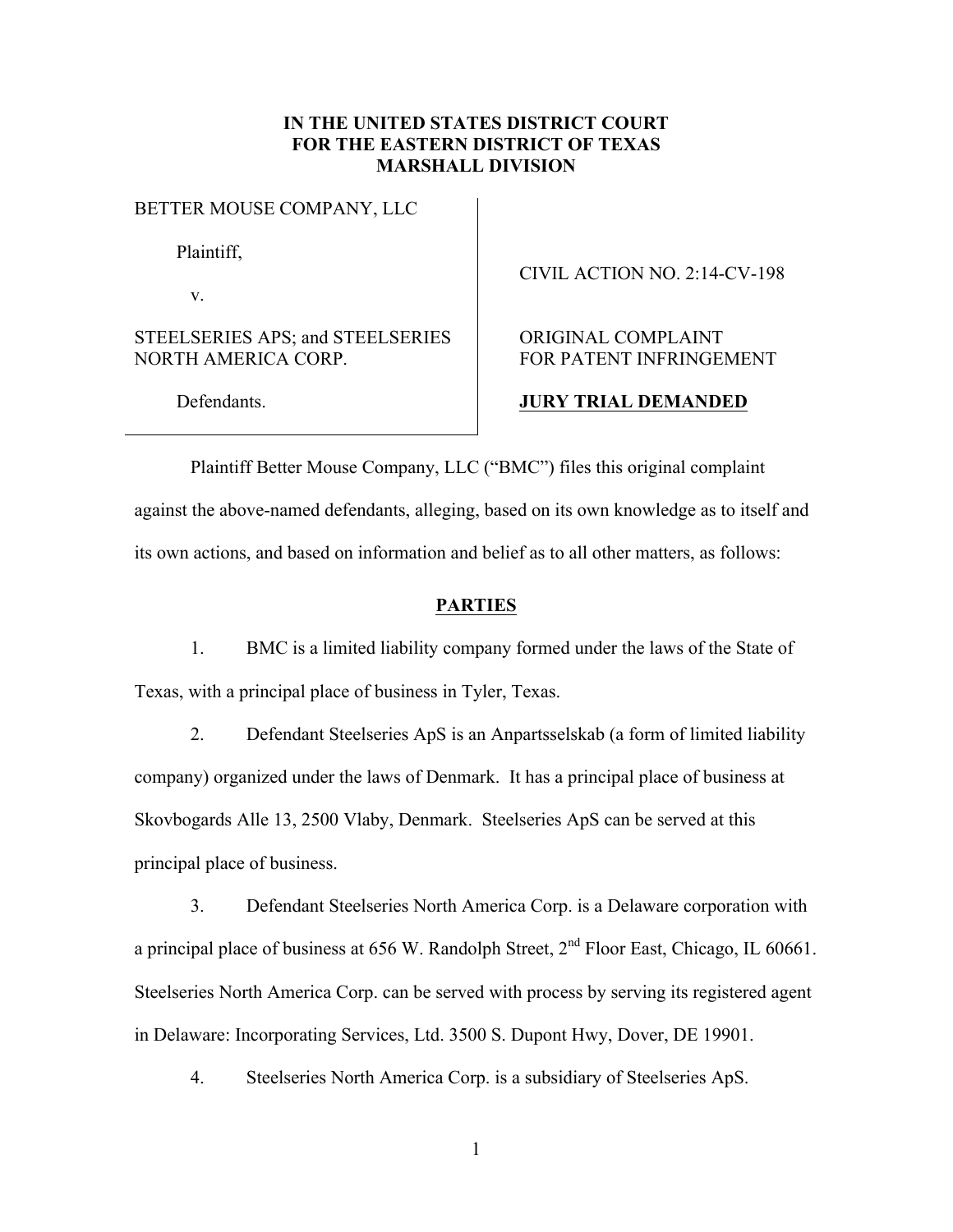#### **JURISDICTION AND VENUE**

5. This is an action for infringement of a United States patent arising under 35 U.S.C. §§ 271, 281, and 284–85, among others. This Court has subject matter jurisdiction of the action under 28 U.S.C. § 1331 and § 1338(a).

6. Venue is proper in this district under 28 U.S.C. §§ 1391 and 1400(b). Upon information and belief, defendants have transacted business in this district and have committed acts of patent infringement in this district.

7. Defendants are subject to this Court's specific and general personal jurisdiction under due process and/or the Texas Long Arm Statute due at least to defendants' substantial business in this forum, including: (i) at least a portion of the infringements alleged herein; and (ii) regularly doing or soliciting business, engaging in other persistent courses of conduct, and/or deriving substantial revenue from goods and services provided to individuals in Texas and in this district.

## **COUNT I DIRECT INFRINGEMENT OF U.S. PATENT NO. 7,532,200**

8. On May 12, 2009, United States Patent No. 7,532,200 ("the 200 patent") was duly and legally issued by the United States Patent and Trademark Office for an invention titled "Apparatus for Setting Multi-Stage Displacement Resolution of a Mouse."

9. BMC is the owner of the 200 patent with all substantive rights in and to that patent, including the sole and exclusive right to prosecute this action and enforce the 200 patent against infringers, and to collect damages for all relevant times.

10. Steelseries ApS and Steel Series North America Corp. (together, "Steelseries") made, had made, used, imported, provided, supplied, distributed, sold, and/or offered for sale computer mice and other devices (including at least the following

2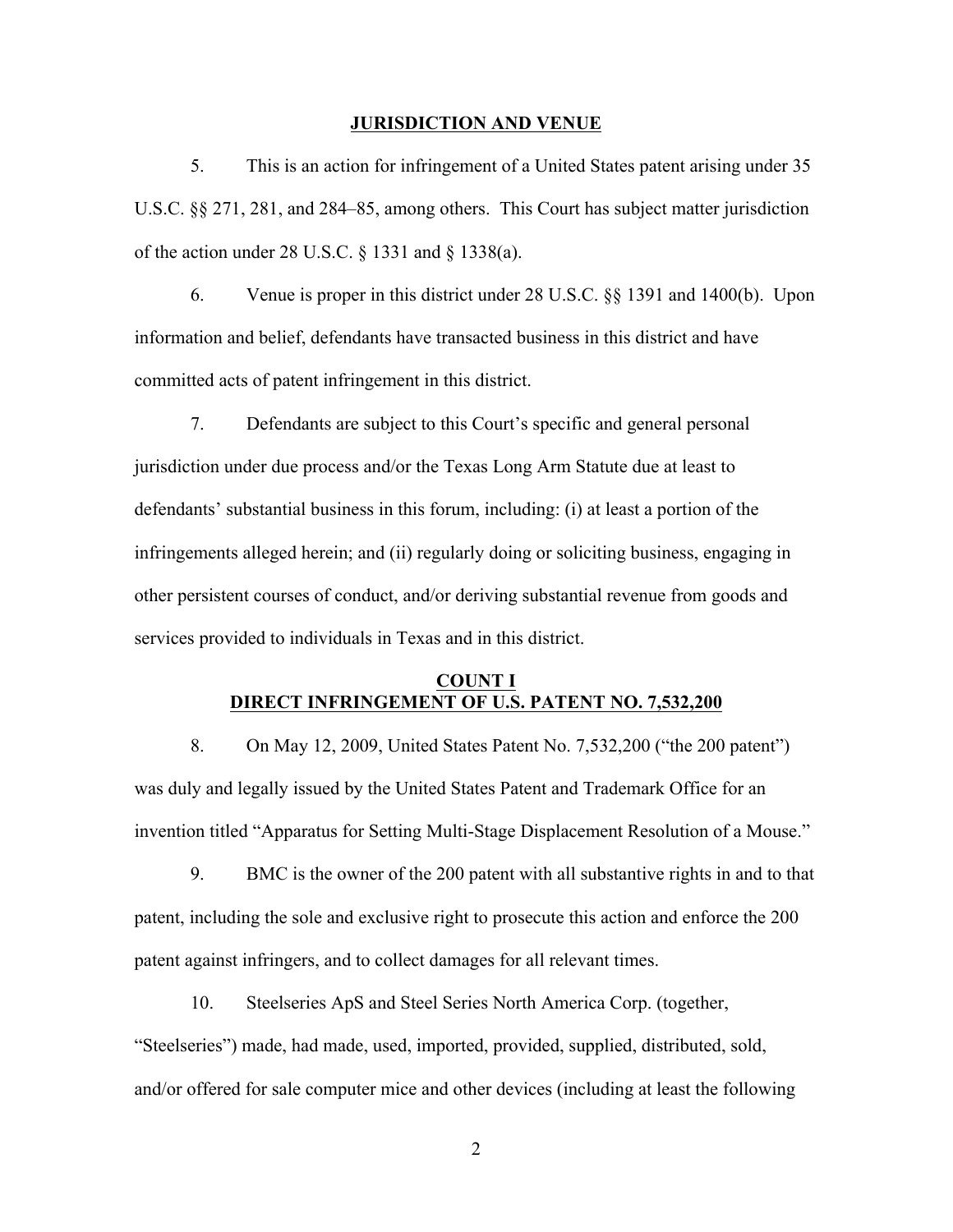mouse models: Kana Optical Gaming Mouse) that infringed one or more claims of the 200 patent.

11. BMC has been damaged as a result of the infringing conduct by defendants alleged above. Thus, defendants are liable to BMC in an amount that adequately compensates BMC for such infringements, which, by law, cannot be less than a reasonable royalty, together with interest and costs as fixed by this Court under 35 U.S.C. § 284.

12. BMC and/or its predecessors-in-interest have satisfied all statutory obligations required to collect pre-filing damages for the full period allowed by law.

### **JURY DEMAND**

BMC hereby requests a trial by jury on all issues so triable by right.

### **PRAYER FOR RELIEF**

BMC requests that the Court find in its favor and against defendants and that the Court grant BMC the following relief:

a. Judgment that one or more claims of the 200 patent have been infringed, either literally and/or under the doctrine of equivalents, by defendants;

b. Judgment that defendants account for and pay to BMC all damages to and costs incurred by BMC because of defendants' infringing activities and other conduct complained of herein;

c. A permanent injunction enjoining defendants and their respective officers, directors, agents, servants, affiliates, employees, divisions, branches, subsidiaries, parents, and all others acting in active concert therewith from infringement of the 200 patent;

d. Pre-judgment and post-judgment interest on the damages caused by defendants' infringing activities and other conduct complained of herein;

3